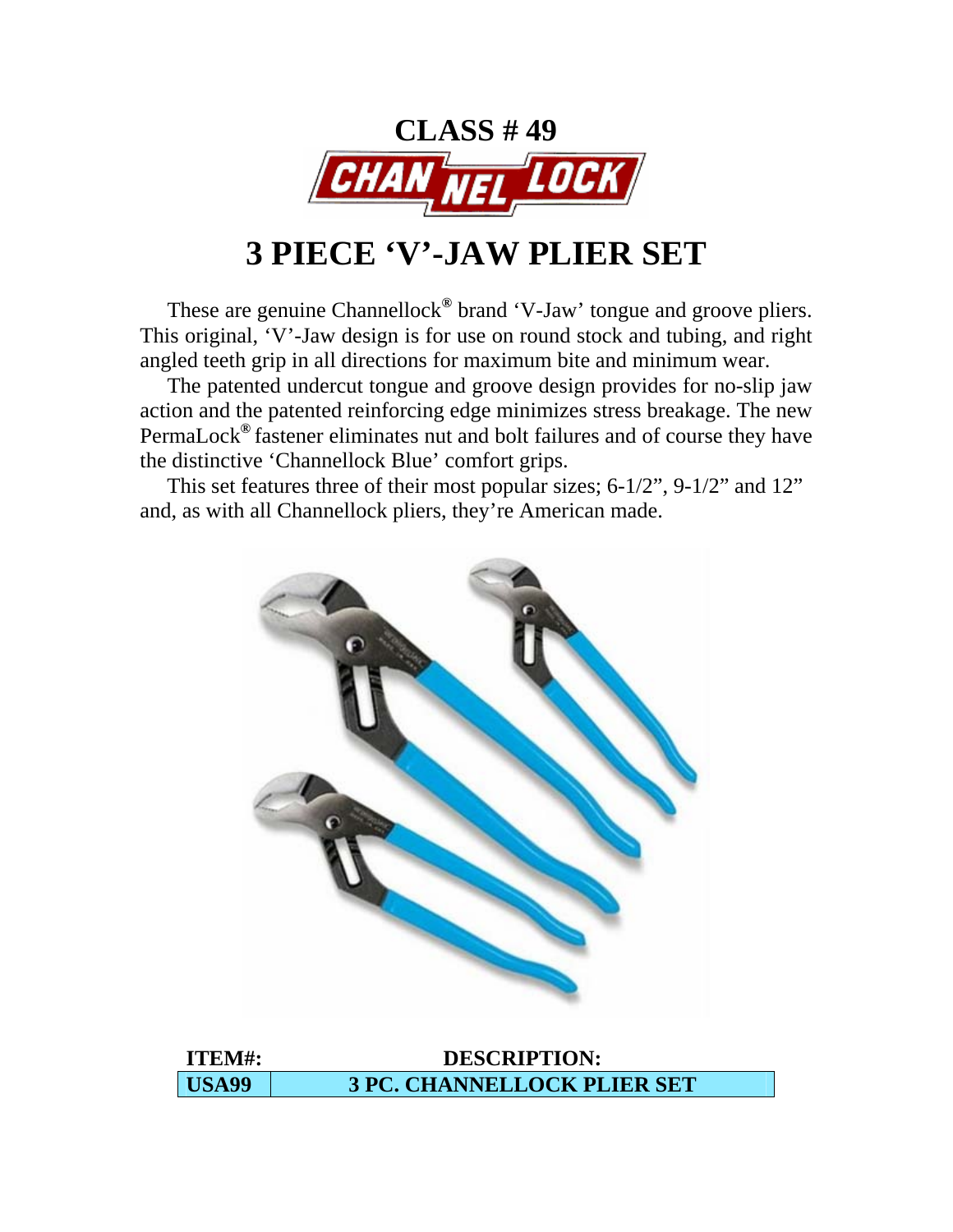

These are the 'Real McCoy' Channellock<sup>®</sup> brand pliers. They feature right angled teeth that allow them to grip in every direction for maximum bite and minimum wear, and the patented, undercut tongue and groove design assures the strongest, no slip jaw action.

The fastener on the hinge is a patented Permalock™ fastener that is much stronger, safer, and smoother than the old nut and bolt. The handles have the distinctive Channellock® blue dipped comfort grips. American made.



#### **ITEM#: 426G**

- **Size: 6-1/2"**
- **Adjustments: 5**
- **Capacity: 7/8"**
- **Weight: 5.33 Oz.**

# **ITEM#: 430G**

- **Size: 10"**
- **Adjustments: 7**
- **Capacity: 2"**
- **Weight: 13.33 Oz.**

### **ITEM#: 440G**

- **Size: 12"**
- **Adjustments: 7**
- **Capacity: 2-1/4"**
- **Weight: 20.67 Oz.**

#### **ITEM#: 460G**

- **Size: 16"**
- **Adjustments: 8**
- **Capacity: 4-1/4"**
- **Weight: 48 Oz.**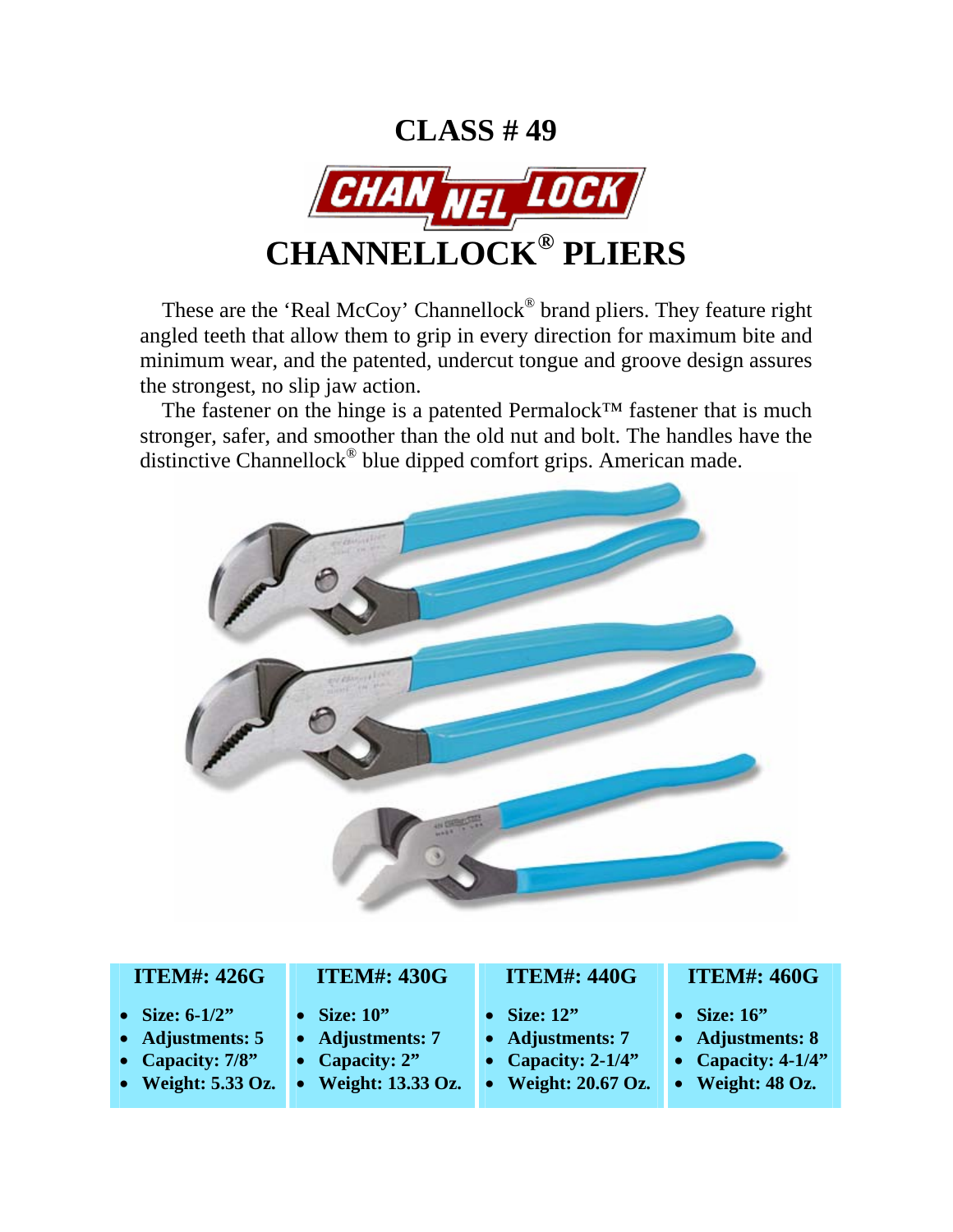

# **CHANNELLOCK® SPECIALTY PLIERS**



# **12" CURVED JAW PLIERS**

 **The curved jaw plier is best for use on pipe and conduit, or use with any round object for a sure grip.** 

 **It features a 2-1/2" jaw capacity with 7 adjustments, weighs 20 oz. and has the distinctive blue PVC dipped handles. USA made.** 



#### **14" 'NUT-BUSTER' PLIERS**

**ITEM#: 442G**

 **The 'Parrot' nose and curved inside of this plier gives the right leverage and the grip necessary to remove tough nuts and bolts.** 

 **Can also be used as a pipe wrench but is lighter and handier and the new safety stop jaw prevents pinching of the fingers between the handles.** 

 **Has four adjustments and 2"capacity jaws. USA made.** 

#### **ITEM#: 414G**

#### **SNAP RING PLIERS**

 **Also called 'conversion' tools because these one snap ring pliers works on both internal and external snap rings.** 

 **A simple finger adjustment of the two sliders converts them for use with inside and outside snap rings without having to change the pivot screw. USA made.** 



#### **ITEM#: 907G**